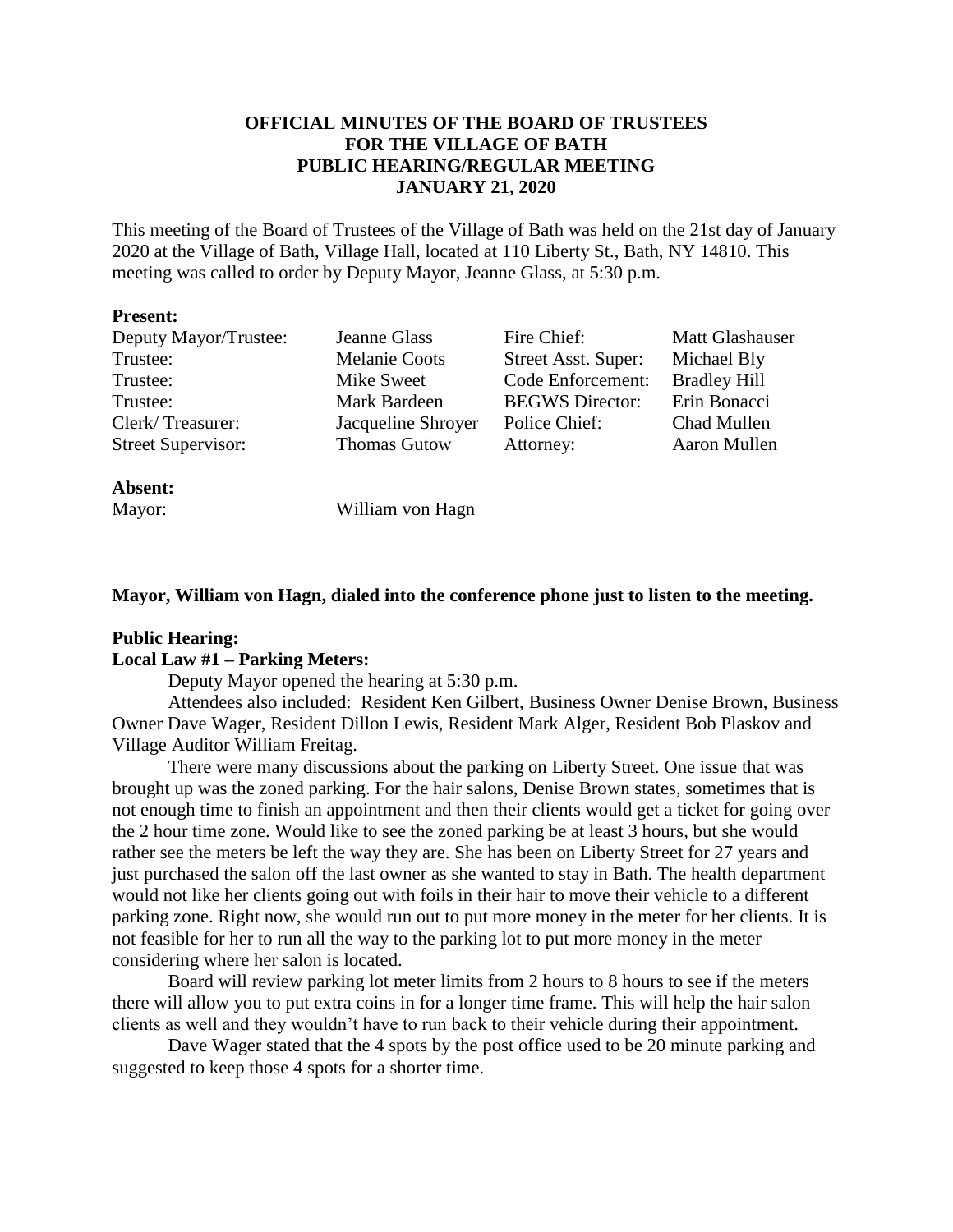Motion made by Trustee Coots, seconded by Trustee Sweet to close the public hearing at 5:42 p.m. All present were in favor and the motion was carried.

# **CDBG Community Planning Project:**

Deputy Mayor opened the hearing at 5:42 p.m.

Attendees also included: Resident Ken Gilbert, Business Owner Denise Brown, Business Owner Dave Wager, Resident Dillon Lewis, Resident Mark Alger, Resident Bob Plaskov and Village Auditor William Freitag.

Director of Utilities, Erin Bonacci, explains the Village of Bath was awarded a CDBG grant of \$50,000, planning grant number 86CP171-18, for The Village of Bath Water system study and they have retained Larson Design Group. BEGWS would be able to use that report to apply for more grant monies for capital improvement projects, such as the water tank rehabilitation and replacement and several streets with main issues.

Motion made by Trustee Bardeen, seconded by Trustee Sweet to close the public hearing at 5:44 p.m. All present were in favor and the motion was carried.

### **Visitors:**

### **BST – 2018-2019 Audit:**

BST & Co. CPAs, LLP presented the draft 2018-2019 fiscal year audit to the board. The board reviewed the audit with William Freitag, a partner of BST.

#### **Correspondence:**

# **Bath Civil War Days – Mossy Bank Request:**

Motion made by Trustee Coots, seconded by Trustee Sweet to approve the request for the use of Mossy Bank Park on May 28 and May 29, 2020 for the Bath Civil War Days. All present were in favor and the motion was carried.

## **Hills on Fire Bike Race – Mossy Bank Request:**

Motion made by Trustee Coots, seconded by Trustee Sweet to approve the request for the use of Mossy Bank Park on August 9, 2020. All present were in favor and the motion was carried.

#### **Audit of Bills:**

Motion made by Trustee Sweet, seconded by Trustee Bardeen to approve the payment of the Village bills in the amount of \$168,309.68. The deputy mayor asked for discussion.

**T**ax was still on voucher #48, this was removed.

Motion made by Trustee Coots, seconded by Trustee Bardeen to include in the bills the Urban Forest Diagnostics invoice for \$4,100. All present were in favor and the motion was carried.

**Department Head Reports: Thomas Gutow, Street Superintendent:**

Street Report was received.

## **Chad Mullen, Police Chief:**

Police Report was received.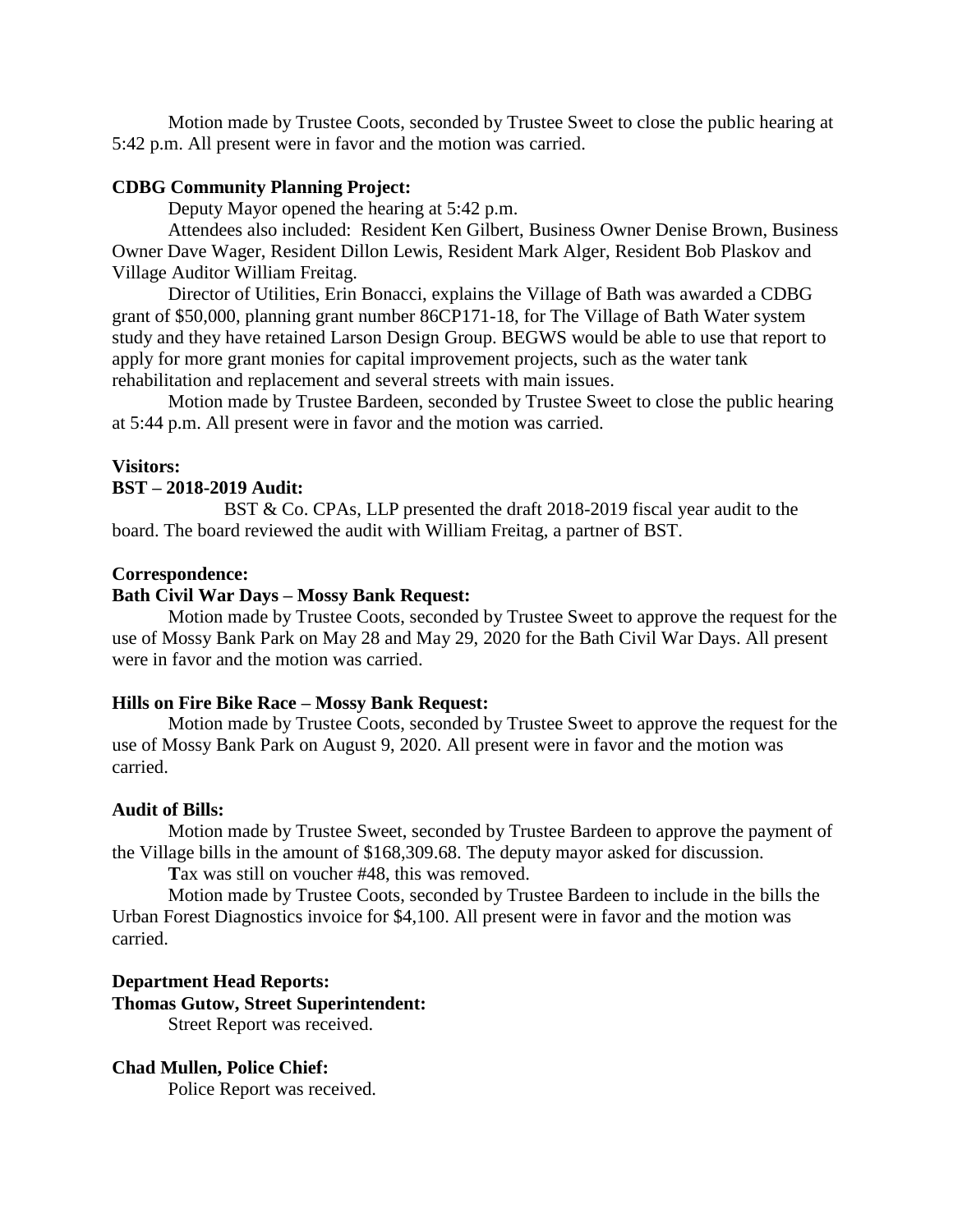# **Bradley Hill, Code Enforcement:**

Code Enforcement Report was received.

# **Matthew Glashauser, Fire Chief:**

Fire Department Report was received.

# **Erin Bonacci, BEGWS Director:**

BEGWS Minutes were received.

Asked the board for direction on where to go with the LED lighting next, suggestion was made to head towards Morris Street as it is very dark.

#### **Jacqueline Shroyer, Clerk/Treasurer Report:**

Clerk/Treasurer Report was received.

Motion made by Trustee Bardeen, seconded by Trustee Sweet to approve the following budget amendments. All present were in favor and the motion was carried.

Budget Amendment:

Increase Expense A1320.4 Auditing by \$1700.00 Decrease Expense A1990.4 Contingent Account by \$1700.00 Error in last budget amendment as this expense was still needed.

Increase Revenue A2680 Insurance Recovery by \$1,809.61 Increase Expense A3120.48 Police Dept Repairs by \$1,809.61 Insurance Reimbursement for Repairs to Damaged Vehicle.

Increase Revenue A2680 Insurance Recovery by \$33,981.57 Increase Expense A3120.1 Police Dept Personnel by \$33,981.57 Workers Comp Reimbursement for Employee.

# **HGTV Request:**

Motion made by Trustee Bardeen, seconded by Trustee Coots to approve the Mayor, William von Hagn, to apply to HGTV on the Village's behalf for the new show for U.S. Town in need of a complete makeover. All present were in favor and the motion was carried.

#### **New Business:**

# **Local Law #1 – Parking Meters:**

Motion made by Trustee Bardeen, seconded by Trustee Coots to table this Local Law until the Board of Trustees works with Attorney, Aaron Mullen, to up the parking in the parking lot to 8 hours instead of 2. All present were in favor and the motion was carried.

#### **Approve 2018-2019 Audit:**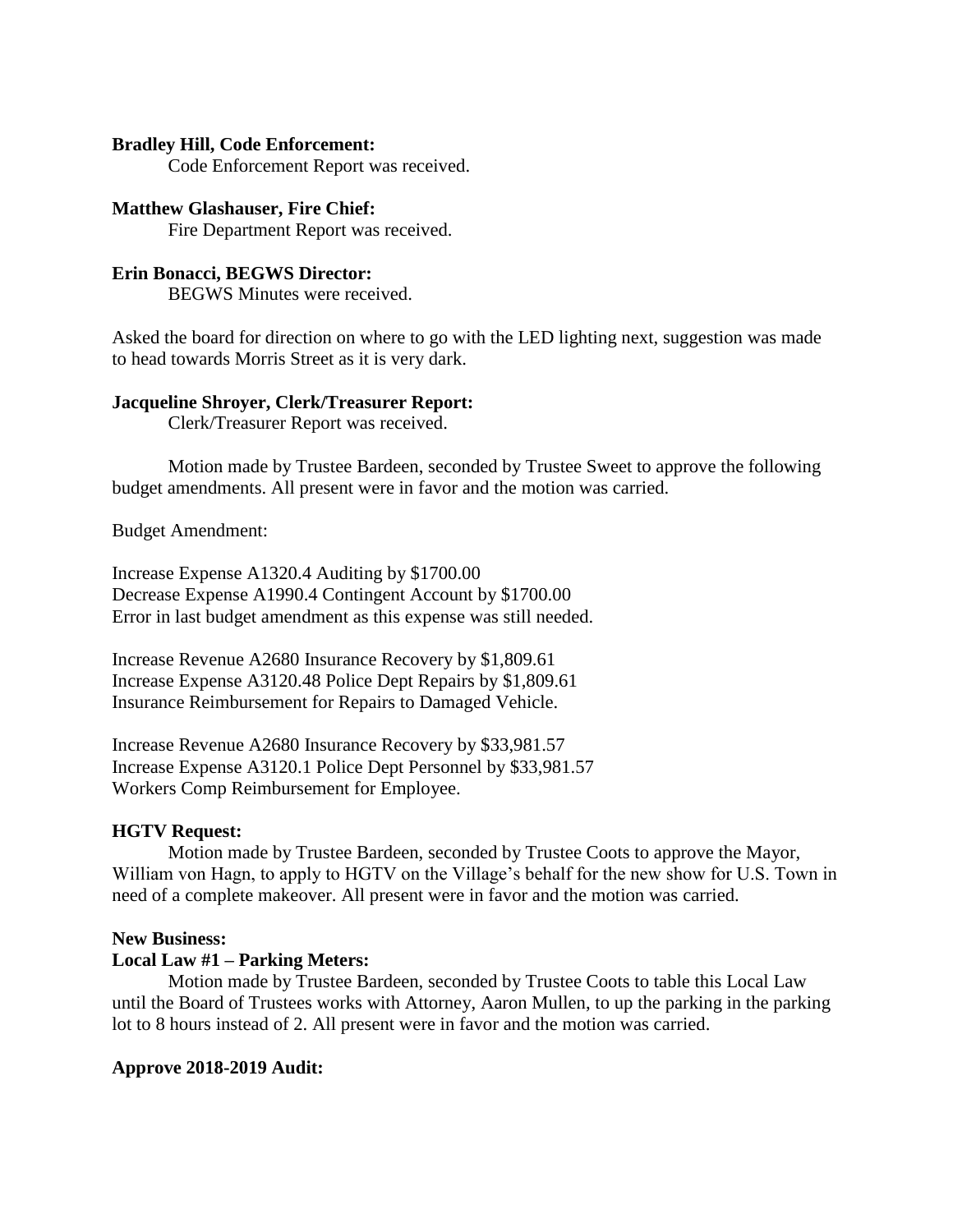Motion made by Trustee Sweet, seconded by Trustee Bardeen to approve the 2018 – 2019 financial statements from BST. All present were in favor and the motion was carried.

Motion made by Trustee Coots, seconded by Trustee Bardeen to approve the court audit that was completed by BST & Co. CPAs, LLP for the May 31, 2019 fiscal year end. All present were in favor and the motion was carried.

### **Town of Bath – 2020 Lease Agreement:**

Motion made by Trustee Sweet, seconded by Trustee Bardeen to approve the 2020 Lease Agreement with the Town of Bath. All present were in favor and the motion was carried.

# **Town of Bath Agreement – Court Security:**

Motion made by Trustee Sweet, seconded by Trustee Coots to approve the Town of Bath Court Security Agreement for January 1, 2020 to December 31, 2021. All present were in favor and the motion was carried.

### **Town of Bath Agreement – Fire Contract:**

Motion made by Trustee Bardeen, seconded by Trustee Sweet to approve the Town of Bath Fire Agreement for 2020. All present were in favor and the motion was carried.

## **Accept Court Clerk Resignation:**

Motion made by Trustee Coots, seconded by Trustee Sweet to approve the resignation of the Court Clerk, Taylor Phillips, effective January 10, 2020. All present were in favor and the motion was carried.

#### **Discuss Dates for Special Meeting on Website:**

Board of Trustees gave two dates they were available for a special meeting with Darrell Buckley to discuss the Website. Those two dates were February 18 or February 19 at 5:00 p.m.

## **BEGWS Rent of Bay out Back:**

Motion made by Trustee Sweet, seconded by Trustee Coots to approve BEGWS to rent a second bay in the old fire station behind Village Hall and to charge 50% of the utilities the Village pays to BEGWS. The Board of Trustees would like the Village and BEGWS to work out the parking issues. All present were in favor and the motion was carried.

## **Approve Code Enforcement for FLBOA Training:**

Motion made by Trustee Coots, seconded by Trustee Sweet to approve both code enforcement officers, Brad Hill and Brad Laverty, for the FLBOA Training on March 9, 2020 through March 11, 2020. All present were in favor and the motion was carried.

### **CDBG – Village of Bath Gas System Study:**

Motion made by Trustee Sweet, seconded by Trustee Bardeen to approve the Mayor and his designated representative to sign and execute the agreement documents regarding the CDBG Village of Bath Gas System Study. All present were in favor and the motion was carried.

## **Adjourn Regular Meeting/Executive Session:**